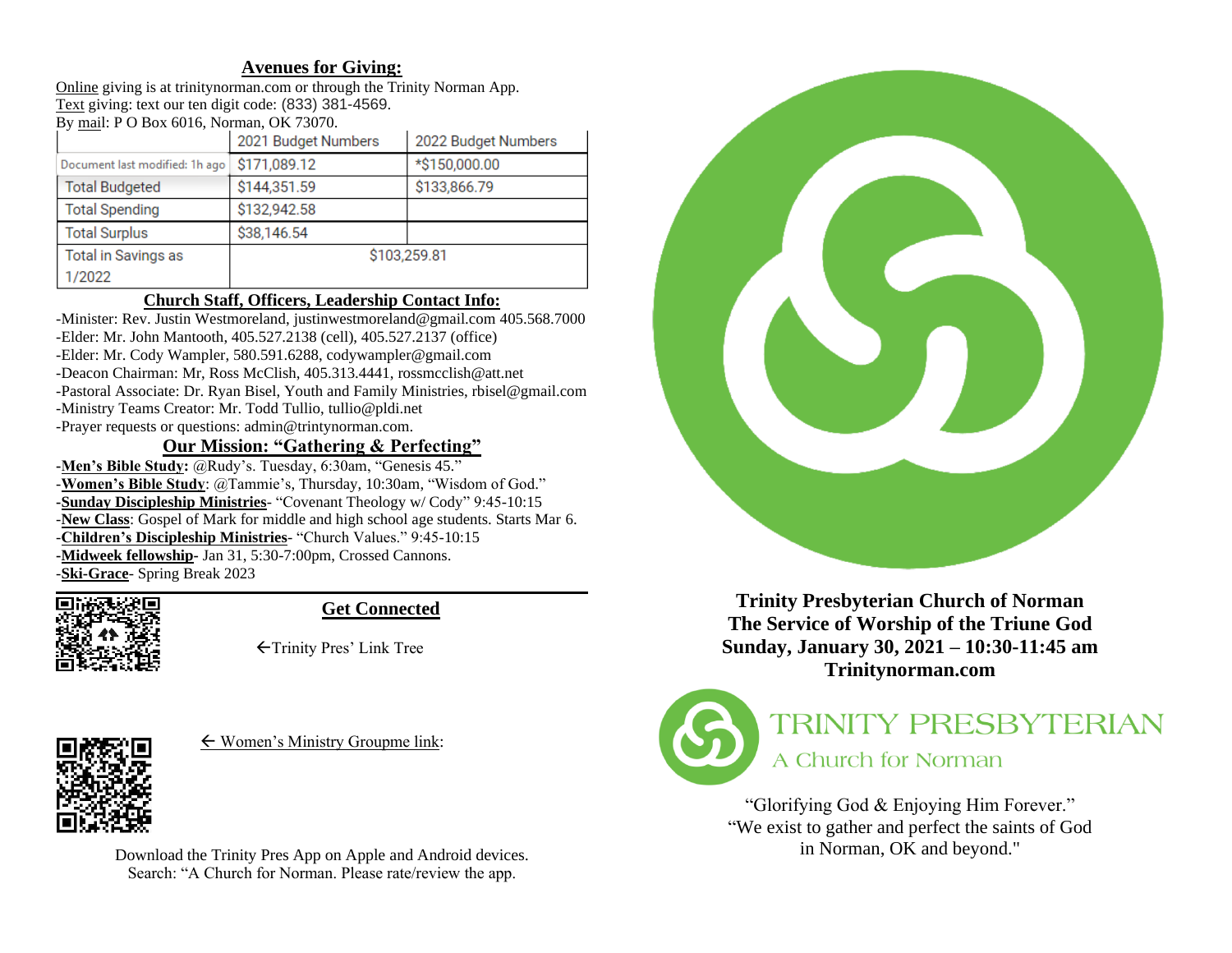### Pre-Service Meditation:

*And he came and preached peace to you who were far off and peace to those who were near. For through him we both have access in one Spirit to the Father.*

- Ephesians 2:17-18

"Almighty God and Father, grant unto us, because we have to go through much strife on this earth, the strength of the Holy Spirit, in order that we may courageously go through the fire, and through the water, and that we may put ourselves so under thy rule that we may go to meet death in full confidence of thy assistance and without fear."

- John Calvin

"Christianity is no less than the real, supreme work of the Triune God, in which the Father reconciles his created but fallen world through the death of his Son and recreates it through his Spirit into the kingdom of God."

- Herman Bavinck

"To regularly hear unscriptural teaching is a serious thing. It is a continual dropping of slow poison into the mind."

- J.C. Ryle

"Nature bids you die, but the Omnipotent bids you live again."

- Charles Spurgeon

"This is the most common deception in which men ruin their souls. They seek…victory over the troubling sin but do not allow their conviction to lead them to the gospel. They perish in their 'reformation'."

- John Owen

"Hands, lifted empty to heaven in longing trust, will never drop empty back and hand listless, without a blessing in their grasp."

- Alexander MacLaren

"The revelation to the believer that God is his Father is in a sense the climax of the Bible."

- J.I. Packer

Being able to call our Creator and Redeemer 'Father'—and to be called 'sons' and considered as members of the family in which Jesus is our 'elder brother'—is the difference between living under the old covenant and living in the new. Being able to say, 'Abba! Father!' (Rom 8:15; Gal 4:6) is the heart of Christianity and our greatest privilege."

- Derek Thomas

# **Responding to God's Word Preached**

### **The Sacrament of the Lord's Supper**

**Words of Institution- Matthew 26:26-29** *"Now as they were eating, Jesus took bread, and after blessing it broke it and gave it to the disciples, and said, "Take, eat; this is my body." And he took a cup, and when he had given thanks he gave it to them, saying, "Drink of it, all of you, for this is my blood of the covenant, which is poured out for many for the forgiveness of sins. I tell you I will not drink again of this fruit of the vine until that day when I drink it new with you in my Father's kingdom."* 

**Communion Hymn "Come Behold the Wondrous Mystery"** 

**Closing Words & Announcements**

**Hymns of Commitment #323 "Ten Thousand Times Ten Thousand"**

**Benediction Numbers 6:24-26**

*24 The LORD bless you and keep you; the LORD make his face to shine upon you and be gracious to you; the LORD lift up his countenance upon you and give you peace.*

### **Doxology #731**

Praise God from whom all blessings flow; Praise Him, all creatures here below; Praise Him above, ye heav'nly host: Praise Father, Son, and Holy Ghost.

**Review Questions:** Use these questions personally or in a group to engage further with God's message in the sermon:

Question ONE: Who is the only person that can assure someone that he or she is a true "son of God," and how does this nullify legalism?

Question TWO: Explain the concept that the gospel is about more than merely having one's sins forgiven (as amazing as that would be). What is Paul getting at as he has expanded the implications of the gospel from Romans 3:21 up until 8:17?

Question THREE: Look at the contrast in v15, what are two things that sonship is not? What are two things that sonship is?

Question FOUR: How have you felt the intimacy which Paul describes with God in Romans 8:14-17?

Question FIVE: What are two things that will lie ahead for all sons of God (according to Romans 8:16-17)?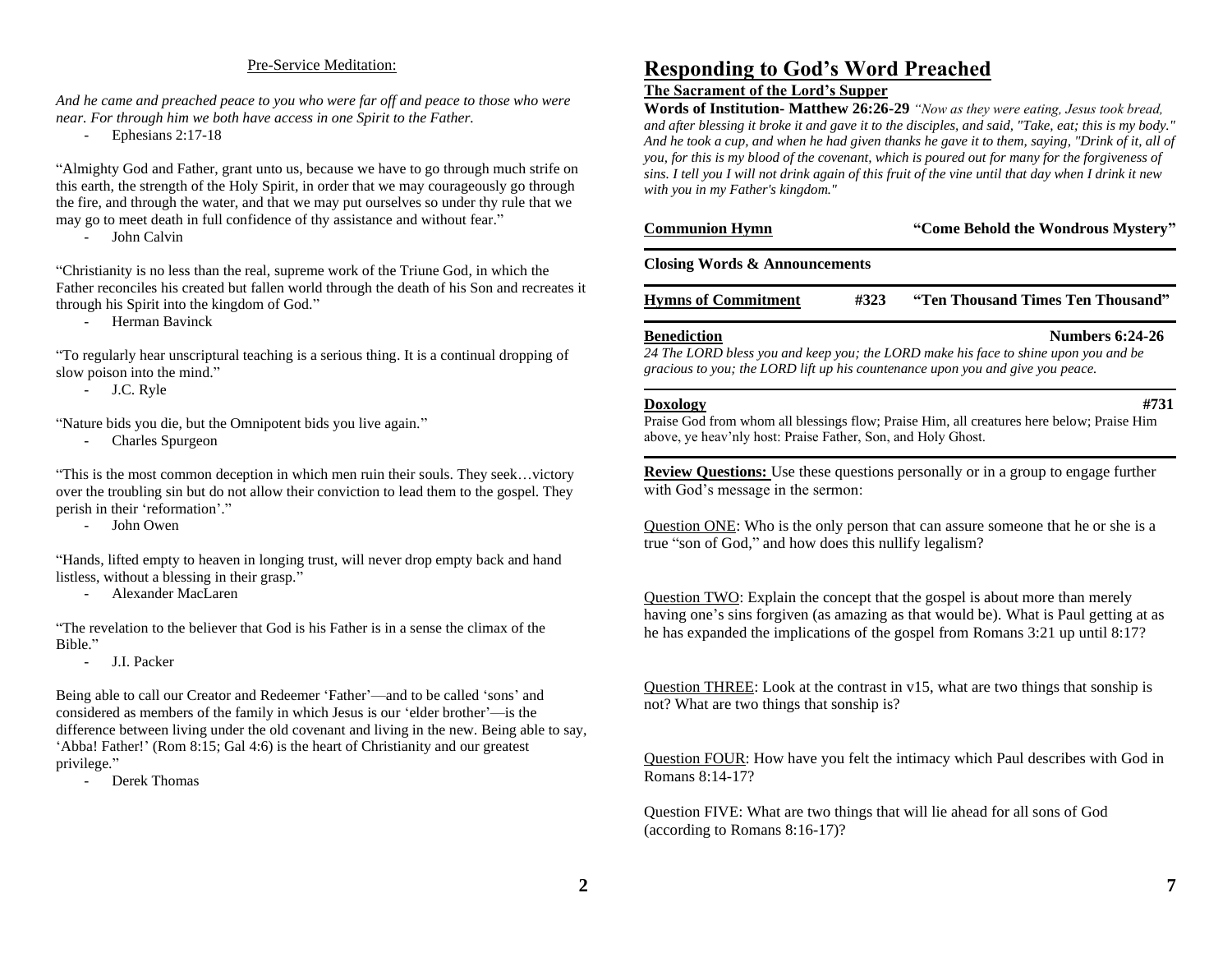### **Welcome & Statement of Purpose**

**Silent prayer of preparation. You might utilize prayers & quotes from page 2.**

### **We Come to Worship at His Bidding**

"O send out thy light and thy truth, that they may lead me, and bring me unto thy holy hill, and to thy dwelling." -Psalm 43:3

**Call to Worship adapted from Psalm 95:1-3**

Minister: O come, let us sing unto the Lord; **People: let us make a joyful noise to the rock of our salvation.** Minister: Let us come before his presence with thanksgiving, **People: Let us make a joyful noise to Him with songs of praise!**  Minister: For the LORD is a great God, **People: and a great King above all gods.** 

### **Prayer of Adoration, Invocation, & the Lord's Prayer**

**All: Our Father, who art in heaven, hallowed be Thy name; Thy kingdom come; Thy will be done, on earth as it is in heaven. Give us this day our daily bread and forgive us our debts as we forgive our debtors. And lea d us not into temptation; but deliver us from evil; for Thine is the kingdom, and the power and the glory forever. Amen.**

| Hymn                    | #457                   | "Come Thou Fount of Every Blessing" |
|-------------------------|------------------------|-------------------------------------|
| <b>Reading the Word</b> | "Praise, Thank, Sing!" | Psalm 33:1-8, 20, 22                |

*Shout for joy in the LORD, O you righteous! Praise befits the upright.*

*2 Give thanks to the LORD with the lyre; make melody to him with the harp of ten strings!*

*3 Sing to him a new song; play skillfully on the strings, with loud shouts.*

*4 For the word of the LORD is upright, and all his work is done in faithfulness.*

*5 He loves righteousness and justice; the earth is full of the steadfast love of the LORD. 6 By the word of the LORD the heavens were made, and by the breath of his mouth all their host.*

*7 He gathers the waters of the sea as a heap; he puts the deeps in storehouses.*

*8 Let all the earth fear the LORD; let all the inhabitants of the world stand in awe of him! <sup>20</sup> Our soul waits for the LORD; he is our help and our shield… <sup>22</sup> Let your steadfast love, O LORD, be upon us, even as we hope in you.*

### **Public Confession of Sin**

**Almighty and most merciful Father, we have erred and strayed from thy ways like lost sheep, we have followed too much the devices and desires of our own hearts, we have offended against thy holy laws, we have left undone those things which we ought to have done, and we have done those things which we ought not to have done. But thou, O Lord, have mercy upon us, spare thou those who confess their faults, restore thou those who are penitent, according to thy promises declared unto mankind in Christ Jesus our Lord; and grant, O most merciful Father, for his sake, that we may hereafter live a godly, righteous, and sober life, to the glory of thy holy Name. Amen.**